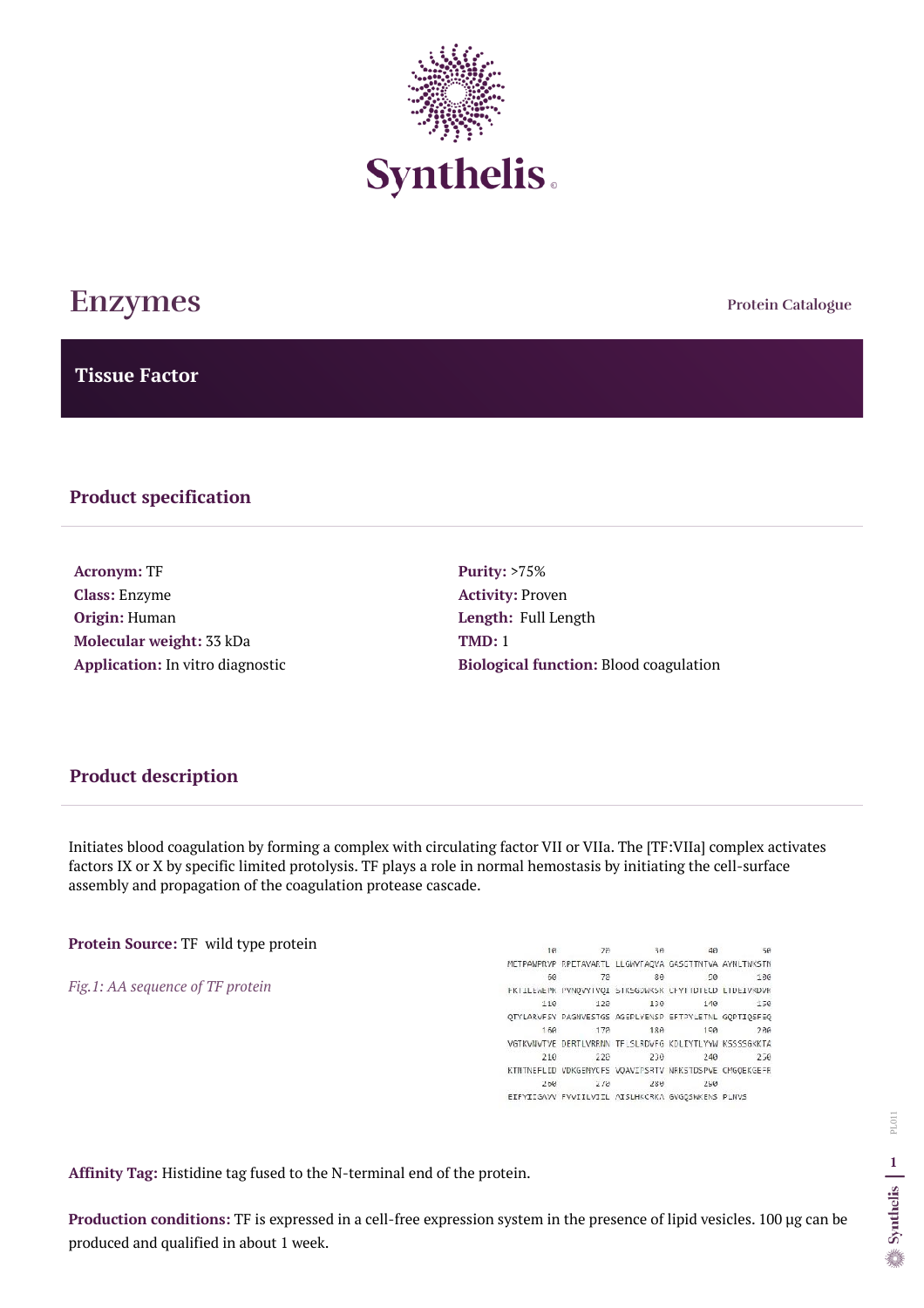Cell-free expression systems provide a real alternative for membrane protein expression, enabling the study of structure and function of membrane proteins.

**Methods:** Procoagulant activity test.

#### **Results**:

The clot formation is detected optically by a coagulation instrument. The time between the addition of the TF and the clot formation is recorded as the thrombin clotting time.

## **Assessment of functionality**

# **Quality analysis**

**Purity:** Typically >75% as determined by SDS-Page and Coomassie Blue staining.

**Purification procedure:** As standard, TF proteoliposomes are purified on a sucrose gradient. Further purification steps can be added if required.

*Fig.2: Proteoliposome TF after purification (Coomassie Blue quantification and Western blot identification)*





*Fig.3: Procoagulant activity test of the TF proteoliposomes.* 

*.*